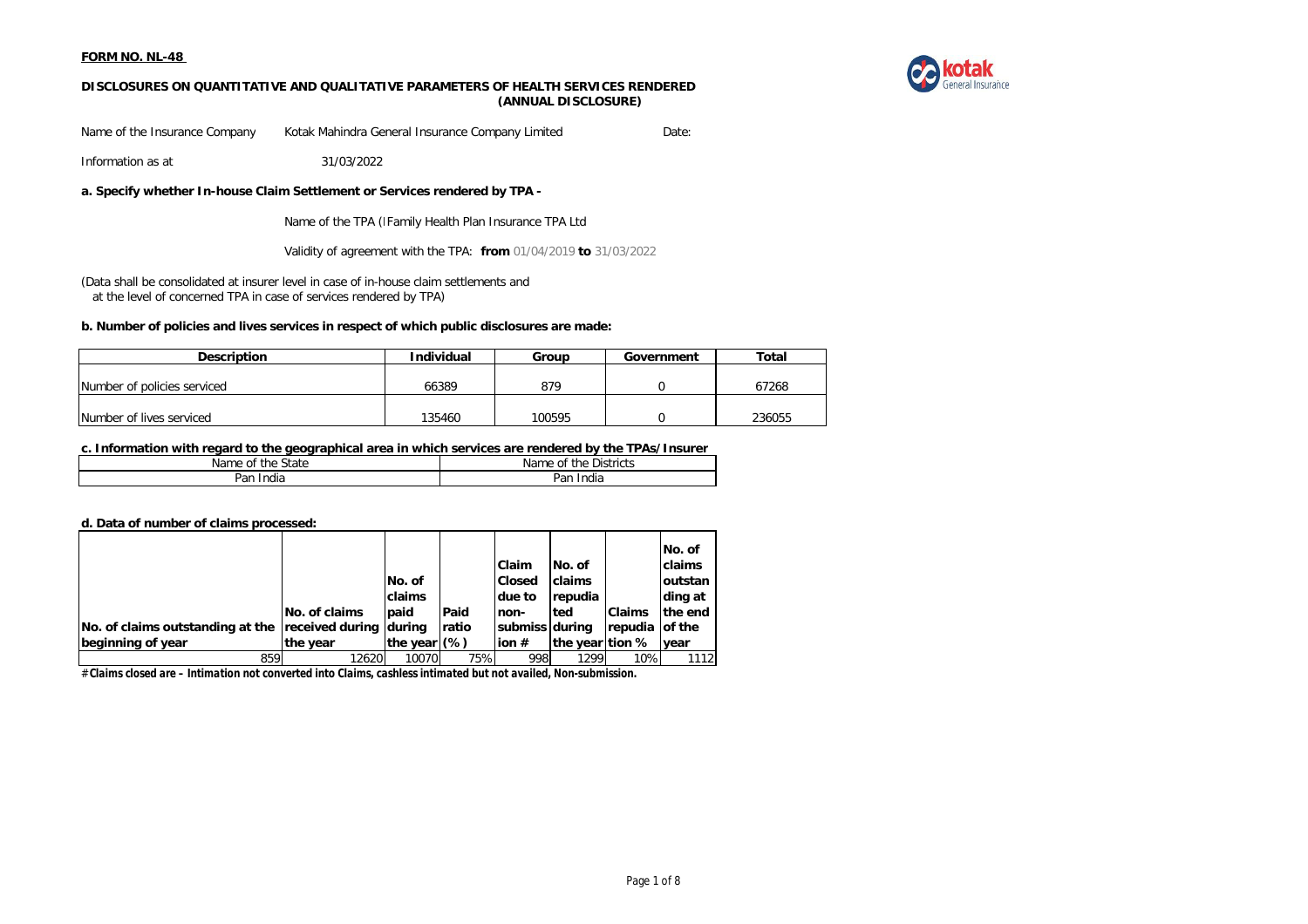|               |                    | Policies (in %)                  | <b>Individual</b>                    | <b>Group Policies</b><br>(in %)  |                                      |  |
|---------------|--------------------|----------------------------------|--------------------------------------|----------------------------------|--------------------------------------|--|
| <b>S. No.</b> | <b>Description</b> | <b>TAT for</b><br>pre-<br>auth** | <b>TAT for</b><br>dischar<br>$ge***$ | <b>TAT</b> for<br>pre-<br>auth** | <b>TAT for</b><br>dischar<br>$ge***$ |  |
|               | Within $<$ 1 hour  | 94%                              | 93%                                  | 95%                              | 93%                                  |  |
|               | Within 1-2 hours   | 5%                               | 6%                                   | 4%                               | 6%                                   |  |
|               | Within 2-6 hours   | 1%                               | 1%                                   | 1%                               | 1%                                   |  |
| 4             | Within 6-12 hours  | 0%                               | 0%                                   | 0%                               | 0%                                   |  |
| 5             | Within 12-24 hours | 0%                               | 0%                                   | 0%                               | 0%                                   |  |
| 6             | $>24$ hours        | 0%                               | 0%                                   | 0%                               | 0%                                   |  |
|               | Total              | 100%                             | 100%                                 | 100%                             | 100%                                 |  |

Percentage to be calculated on total of the respective column.

\*\* reckoned from the time last necessary document is received by insurer / TPA (whichever is earlier) and till final pre-auth is issued to the hospitals

\*\*\* reckoned as final discharge summary sent to hospital from the time discharge bill is received by TPA

**f. Turn Around Time in case of payment / repudiation of claims:**

| (to be reckoned from the date<br><b>Description</b><br>of receipt of last necessary document |                         | <b>Individual</b> |                         | Group          |                         | Government     |                         | Total          |  |
|----------------------------------------------------------------------------------------------|-------------------------|-------------------|-------------------------|----------------|-------------------------|----------------|-------------------------|----------------|--|
|                                                                                              | No. of<br><b>Claims</b> | Percent<br>age    | No. of<br><b>Claims</b> | Percent<br>age | No. of<br><b>Claims</b> | Percent<br>age | No. of<br><b>Claims</b> | Percent<br>age |  |
| Within 1 month                                                                               | 8008                    | 100%              | 4359                    | 100%           | $\mathbf 0$             | 0%             | 12367                   | 100%           |  |
| Between 1-3 months                                                                           | $\mathbf 0$             | 0%                | $\mathbf 0$             | 0%             | $\mathbf 0$             | 0%             | $\mathbf 0$             | 0%             |  |
| Between 3 to 6 months                                                                        | $\mathbf 0$             | 0%                | $\Omega$                | 0%             | $\mathbf 0$             | 0%             | $\Omega$                | 0%             |  |
| More than 6 months                                                                           | $\Omega$                | 0%                | 0                       | 0%             | $\mathbf 0$             | 0%             | $\Omega$                | 0%             |  |
| Total                                                                                        | 8008                    | 100%              | 4359                    | 100%           | $\mathbf 0$             | 0%             | 12367                   | 100%           |  |

Percentage shall be calculated on total of the respective column

### **g. Data of grievances received against the TPA:**

| S. No. | <b>Description</b>                              | <b>Number</b><br>οf<br>Grievan<br>ces |
|--------|-------------------------------------------------|---------------------------------------|
|        | Grievances outstanding at the beginning of year |                                       |
|        | Grievances received during the year             |                                       |
|        | Grievances resolved during the year             |                                       |
|        | Grievances outstanding at the end of the year   |                                       |

Refer Health TPA Regulations , as amended from time to time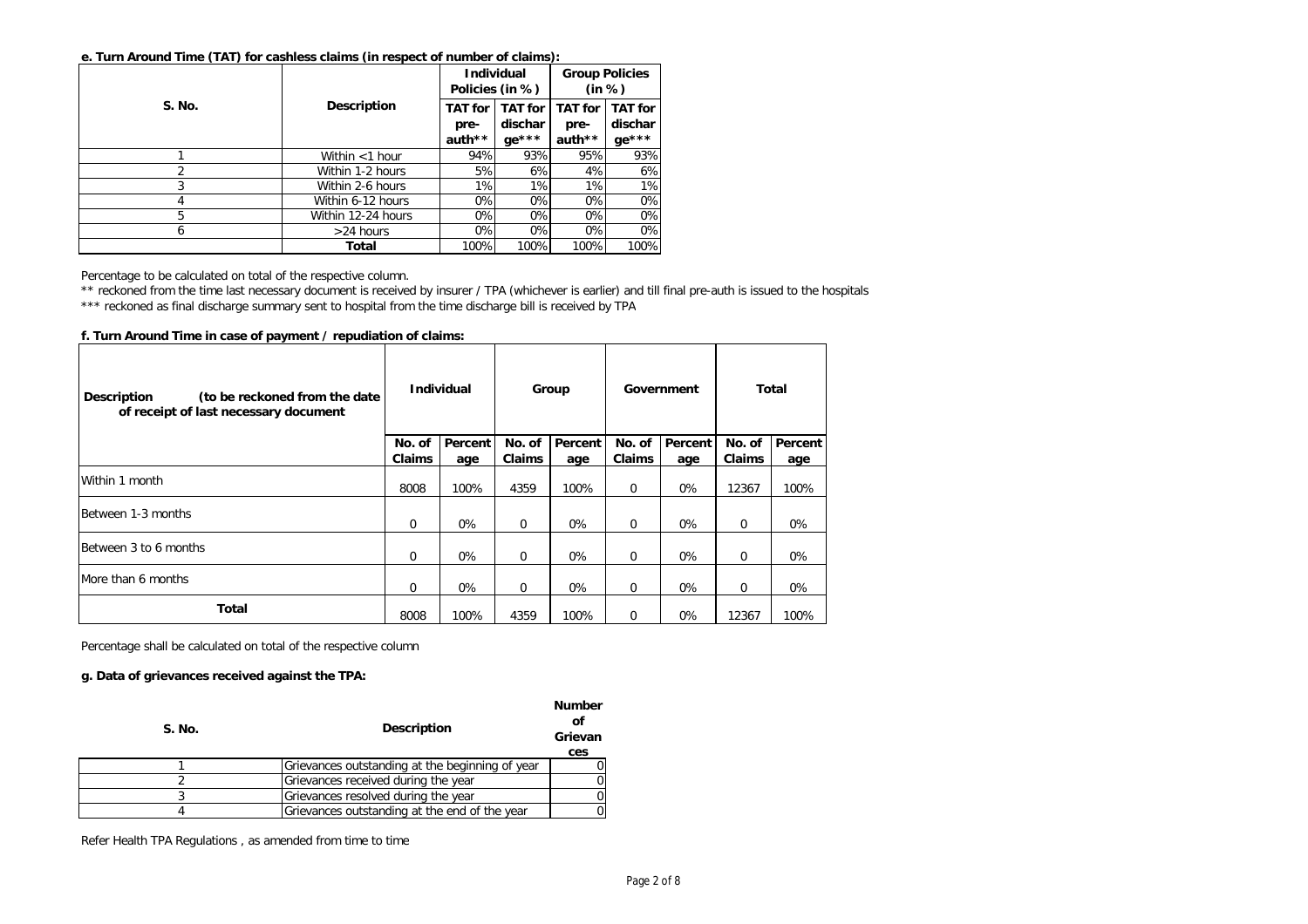



Name of the Insurance Company Kotak Mahindra General Insurance Company Limited Date:

Information as at 31/03/2022

# **a. Specify whether In-house Claim Settlement or Services rendered by TPA -**

Name of the TPARAMOUNT HEALTH SERVICES AND INSURANCE TPA PVT. LTD

Validity of agreement with the TPA: **from** 30/04/2019 to 29/03/2022

(Data shall be consolidated at insurer level in case of in-house claim settlements and at the level of concerned TPA in case of services rendered by TPA)

### **b. Number of policies and lives services in respect of which public disclosures are made:**

| <b>Description</b>          | <b>Individual</b> | Group   | Government | Total   |
|-----------------------------|-------------------|---------|------------|---------|
|                             |                   |         |            |         |
| Number of policies serviced |                   | 5176    |            | 5176    |
|                             |                   |         |            |         |
| Number of lives serviced    |                   | 1650669 |            | 1650669 |

#### **c. Information with regard to the geographical area in which services are rendered by the TPAs/Insurer**

| State<br>the.<br>Name<br>0t | Districts<br>Name of<br>the |
|-----------------------------|-----------------------------|
| Par<br>India                | Par<br>'ndia                |
|                             |                             |

#### **d. Data of number of claims processed:**

|                                  |                 |               |                   |                          |          |                      | INo. of       |
|----------------------------------|-----------------|---------------|-------------------|--------------------------|----------|----------------------|---------------|
|                                  |                 |               |                   |                          | No. of   |                      | <b>claims</b> |
|                                  | No. of          | INo. of       |                   | <b>Claim</b>             | claims   |                      | loutstand     |
|                                  | claims          | <b>claims</b> |                   | Closed due repudiat      |          |                      | ling at       |
|                                  | <b>received</b> | <b>l</b> paid |                   | to non-                  | led      | <b>Claims</b>        | the end       |
| No. of claims outstanding at the | during the      | Idurina       | <b>Paid ratio</b> | <b>submission during</b> |          | repudiati of the     |               |
| beginning of year                | vear            | the year      | $(\%)$            | #                        | the year | $\mathsf{lon} \, \%$ | vear          |
| 1057                             | 22969           | 19099         | 79%               | 1786                     | 1539     | 6%                   | 1602          |

# *Claims closed are – Intimation not converted into Claims, cashless intimated but not availed, Non-submission.*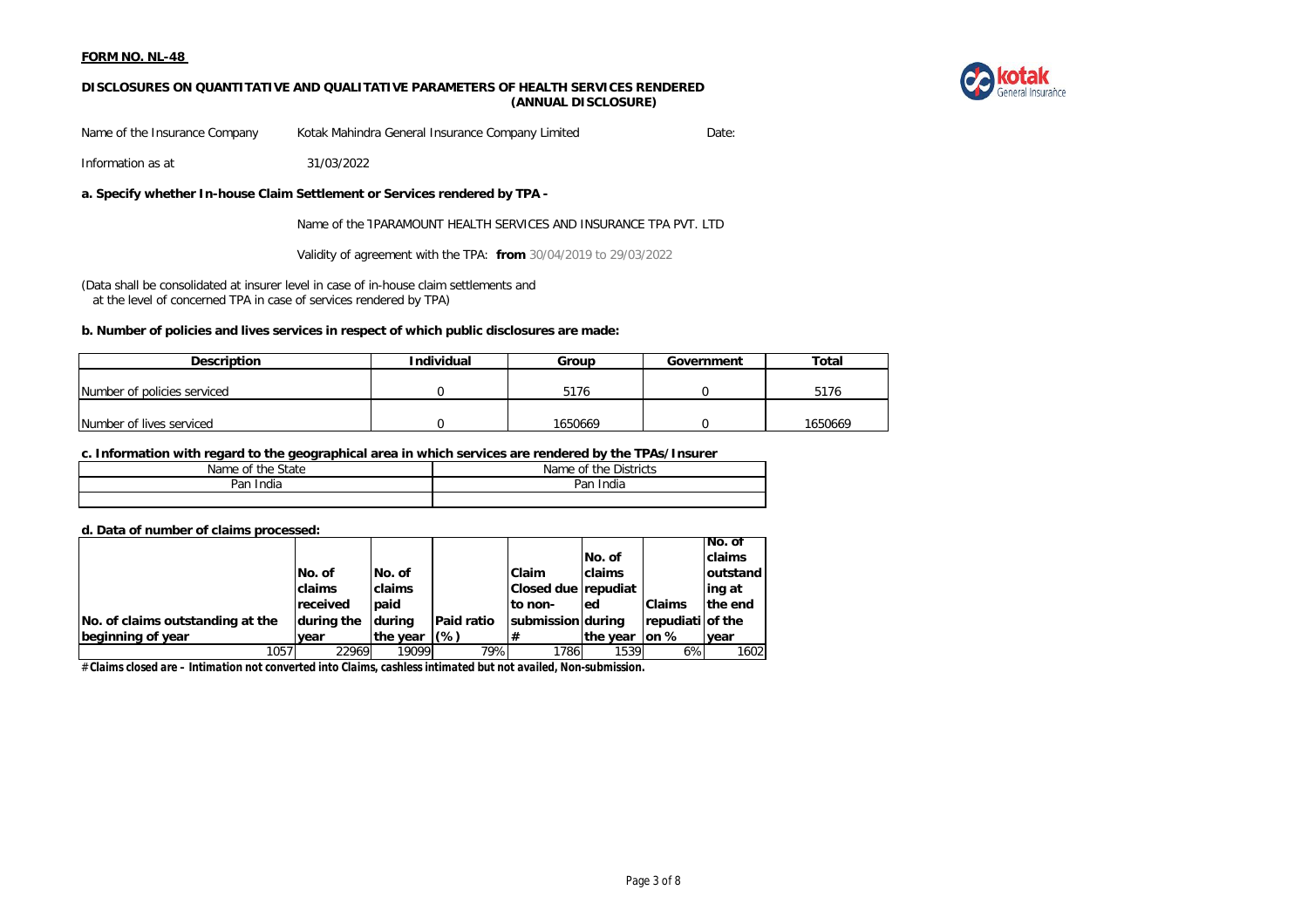|               |                    | <b>Individual Policies (in</b><br>%) |                                              | <b>Group Policies (in</b><br>%)  |                                         |  |
|---------------|--------------------|--------------------------------------|----------------------------------------------|----------------------------------|-----------------------------------------|--|
| <b>S. No.</b> | <b>Description</b> | <b>TAT</b> for<br>pre-auth**         | <b>TAT for</b><br>discharge*<br>$\star\star$ | <b>TAT</b> for<br>pre-<br>auth** | <b>TAT</b> for<br>discharg<br>$e^{***}$ |  |
|               | Within <1 hour     | 0%                                   | $0\%$                                        | 71%                              | 67%                                     |  |
|               | Within 1-2 hours   | 0%                                   | 0%                                           | 21%                              | 29%                                     |  |
|               | Within 2-6 hours   | 0%                                   | 0%                                           | 7%                               | 5%                                      |  |
|               | Within 6-12 hours  | 0%                                   | 0%                                           | 0%                               | 0%                                      |  |
| 5             | Within 12-24 hours | 0%                                   | 0%                                           | 0%                               | 0%                                      |  |
| 6             | $>24$ hours        | 0%                                   | 0%                                           | 0%                               | 0%                                      |  |
|               | Total              | 0%                                   | 0%                                           | 100%                             | 100%                                    |  |

Percentage to be calculated on total of the respective column.

\*\* reckoned from the time last necessary document is received by insurer / TPA (whichever is earlier) and till final pre-auth is issued to the hospitals

\*\*\* reckoned as final discharge summary sent to hospital from the time discharge bill is received by TPA

| (to be reckoned from the<br>Description<br>date of receipt of last necessary document | <b>Individual</b> |            | Group                   |                | Government              |                 | Total            |                |
|---------------------------------------------------------------------------------------|-------------------|------------|-------------------------|----------------|-------------------------|-----------------|------------------|----------------|
|                                                                                       | No. of<br>Claims  | Percentage | No. of<br><b>Claims</b> | Percenta<br>ge | No. of<br><b>Claims</b> | Percental<br>ge | No. of<br>Claims | Percenta<br>ge |
| Within 1 month                                                                        | 0                 | 0%         | 22424                   | 100%           | 0                       | 0%              | 22424            | 100%           |
| Between 1-3 months                                                                    | 0                 | 0%         | $\mathbf 0$             | 0%             | $\mathbf 0$             | 0%              | $\mathbf 0$      | 0%             |
| Between 3 to 6 months                                                                 | 0                 | 0%         | $\mathbf 0$             | 0%             | 0                       | 0%              | $\mathbf 0$      | 0%             |
| More than 6 months                                                                    | 0                 | 0%         | $\mathbf 0$             | 0%             | 0                       | 0%              | $\mathbf 0$      | 0%             |
| Total                                                                                 | 0                 | 0%         | 22424                   | 100%           | 0                       | $0\%$           | 22424            | 100%           |

**f. Turn Around Time in case of payment / repudiation of claims:**

Percentage shall be calculated on total of the respective column

# **g. Data of grievances received against the TPA:**

| S. No. | <b>Description</b>                              | <b>Number</b><br>Οl<br>Grievanc<br>es |
|--------|-------------------------------------------------|---------------------------------------|
|        | Grievances outstanding at the beginning of year |                                       |
|        | Grievances received during the year             |                                       |
|        | Grievances resolved during the year             |                                       |
|        | Grievances outstanding at the end of the year   |                                       |

Refer Health TPA Regulations, as amended from time to time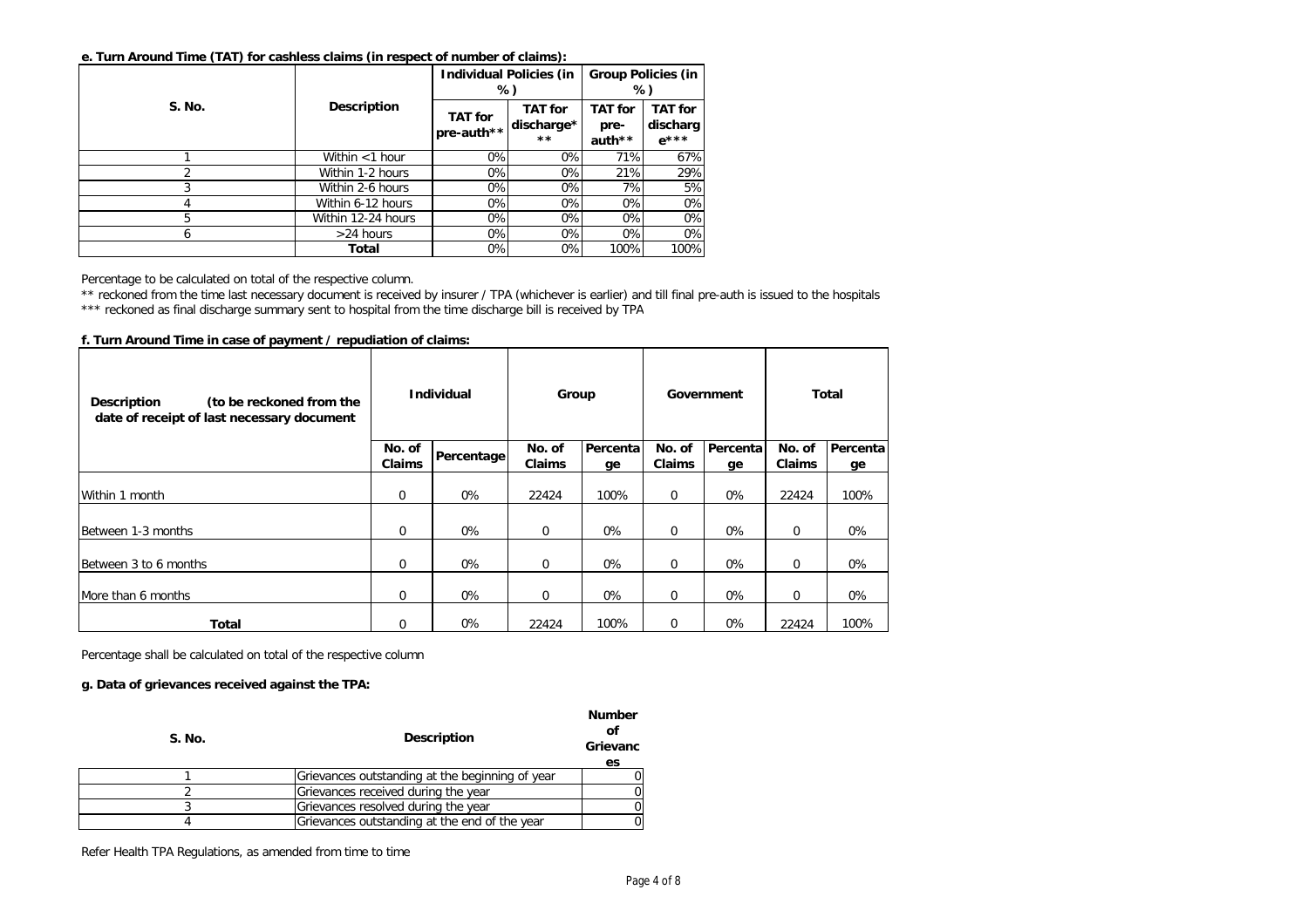

## **DISCLOSURES ON QUANTITATIVE AND QUALITATIVE PARAMETERS OF HEALTH SERVICES RENDERED (ANNUAL DISCLOSURE)**

Name of the Insurance Company Kotak Mahindra General Insurance Company Limited Date:

Information as at 31/03/2022

**a. Specify whether In-house Claim Settlement or Services rendered by TPA -**

Name of the TINHOUSE

Validity of agreement with the TPA:

(Data shall be consolidated at insurer level in case of in-house claim settlements and at the level of concerned TPA in case of services rendered by TPA)

### **b. Number of policies and lives services in respect of which public disclosures are made:**

| <b>Description</b>          | Individual | Group<br>Government |  | Total  |
|-----------------------------|------------|---------------------|--|--------|
|                             |            |                     |  |        |
| Number of policies serviced | 2551       | 284                 |  | 2835   |
|                             |            |                     |  |        |
| Number of lives serviced    | 27461      | 886596              |  | 914057 |

### **c. Information with regard to the geographical area in which services are rendered by the TPAs/Insurer**

| the State<br>Name of | Name of the Districts |  |  |
|----------------------|-----------------------|--|--|
| Pan<br>India         | Pan<br>India          |  |  |
|                      |                       |  |  |

#### **d. Data of number of claims processed:**

|                                  |             |            |       |               | No. of      |                | No. of          |
|----------------------------------|-------------|------------|-------|---------------|-------------|----------------|-----------------|
|                                  |             | No. of     |       | Claim         | claims      |                | claims          |
|                                  | No. of      | claims     |       | <b>Closed</b> | repudia     |                | <b>loutstan</b> |
|                                  | claims      | paid       |       | due to        | <b>Ited</b> |                | ding at         |
|                                  | received    | during     | Paid  | non-          | Idurina     | <b>Claims</b>  | the end         |
| No. of claims outstanding at the | during the  | <b>the</b> | ratio | submis the    |             | repudia of the |                 |
| beginning of year                | <b>vear</b> | vear       | (%)   | sion $#$      | vear        | tion % year    |                 |
| $1351$                           | 1379        | 1064       | 70%   | 241           | 93          | 6%             | 116             |

# *Claims closed are – Intimation not converted into Claims and Non-submission.*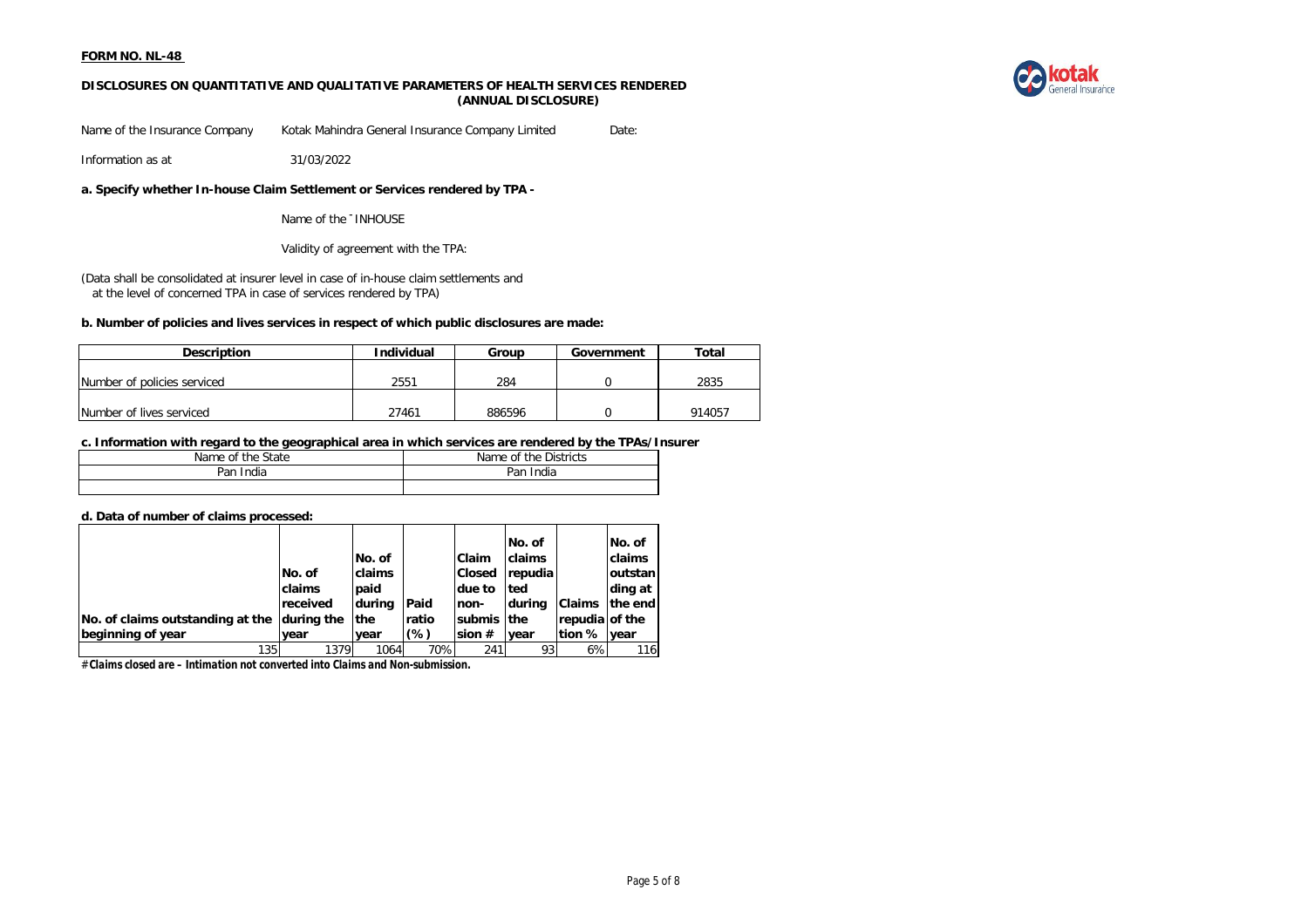|        |                    | <b>Individual</b><br>Policies (in %) |                      | <b>Group Policies</b><br>(in %)                   |                    |  |
|--------|--------------------|--------------------------------------|----------------------|---------------------------------------------------|--------------------|--|
| S. No. | <b>Description</b> | pre-<br>auth**                       | dischar l<br>$ge***$ | TAT for TAT for TAT for TAT for<br>pre-<br>auth** | dischar<br>$ge***$ |  |
|        | Within $<$ 1 hour  | 0%                                   | 0%                   | 0%                                                | 0%                 |  |
| 2      | Within 1-2 hours   | 0%                                   | 0%                   | 0%                                                | 0%                 |  |
| 3      | Within 2-6 hours   | 0%                                   | 0%                   | 0%                                                | 0%                 |  |
| 4      | Within 6-12 hours  | 0%                                   | 0%                   | 0%                                                | 0%                 |  |
| 5      | Within 12-24 hours | 0%                                   | 0%                   | 0%                                                | 0%                 |  |
| 6      | $>24$ hours        | 0%                                   | 0%                   | 0%                                                | 0%                 |  |
|        | Total              | 0%                                   | 0%                   | 0%                                                | 0%                 |  |

Percentage to be calculated on total of the respective column.

\*\* reckoned from the time last necessary document is received by insurer / TPA (whichever is earlier) and till final pre-auth is issued to the hospitals

\*\*\* reckoned as final discharge summary sent to hospital from the time discharge bill is received by TPA

**f. Turn Around Time in case of payment / repudiation of claims:**

| (to be reckoned from the<br><b>Description</b><br>date of receipt of last necessary document | <b>Individual</b> |                | Group         |          | Government    |         | Total       |                |
|----------------------------------------------------------------------------------------------|-------------------|----------------|---------------|----------|---------------|---------|-------------|----------------|
|                                                                                              | No. of            | <b>Percent</b> | No. of        | Percentl | No. of        | Percent |             | No. of Percent |
|                                                                                              | Claims            | age            | <b>Claims</b> | age      | <b>Claims</b> | age     | Claims      | age            |
| Within 1 month                                                                               | 5                 | 100%           | 1393          | 100%     | $\Omega$      | $0\%$   | 1398        | 100%           |
| Between 1-3 months                                                                           | $\Omega$          | 0%             | 0             | 0%       | 0             | 0%      | $\mathbf 0$ | 0%             |
| Between 3 to 6 months                                                                        | $\Omega$          | 0%             | 0             | $0\%$    | $\Omega$      | $0\%$   | 0           | 0%             |
| More than 6 months                                                                           | $\mathbf 0$       | 0%             | 0             | 0%       | 0             | 0%      | 0           | 0%             |
| Total                                                                                        | 5                 | 100%           | 1393          | 100%     | 0             | 0%      | 1398        | 100%           |

Percentage shall be calculated on total of the respective column

### **g. Data of grievances received against the TPA:**

| S. No. | Description                                | <b>Numbe</b><br>r of<br>Grievan<br>ces |
|--------|--------------------------------------------|----------------------------------------|
|        |                                            |                                        |
|        | Grievances outstanding at the beginning of |                                        |
|        | Grievances received during the year        |                                        |
|        | Grievances resolved during the year        |                                        |
|        | Grievances outstanding at the end of the y |                                        |

Refer Health TPA Regulations , as amended from time to time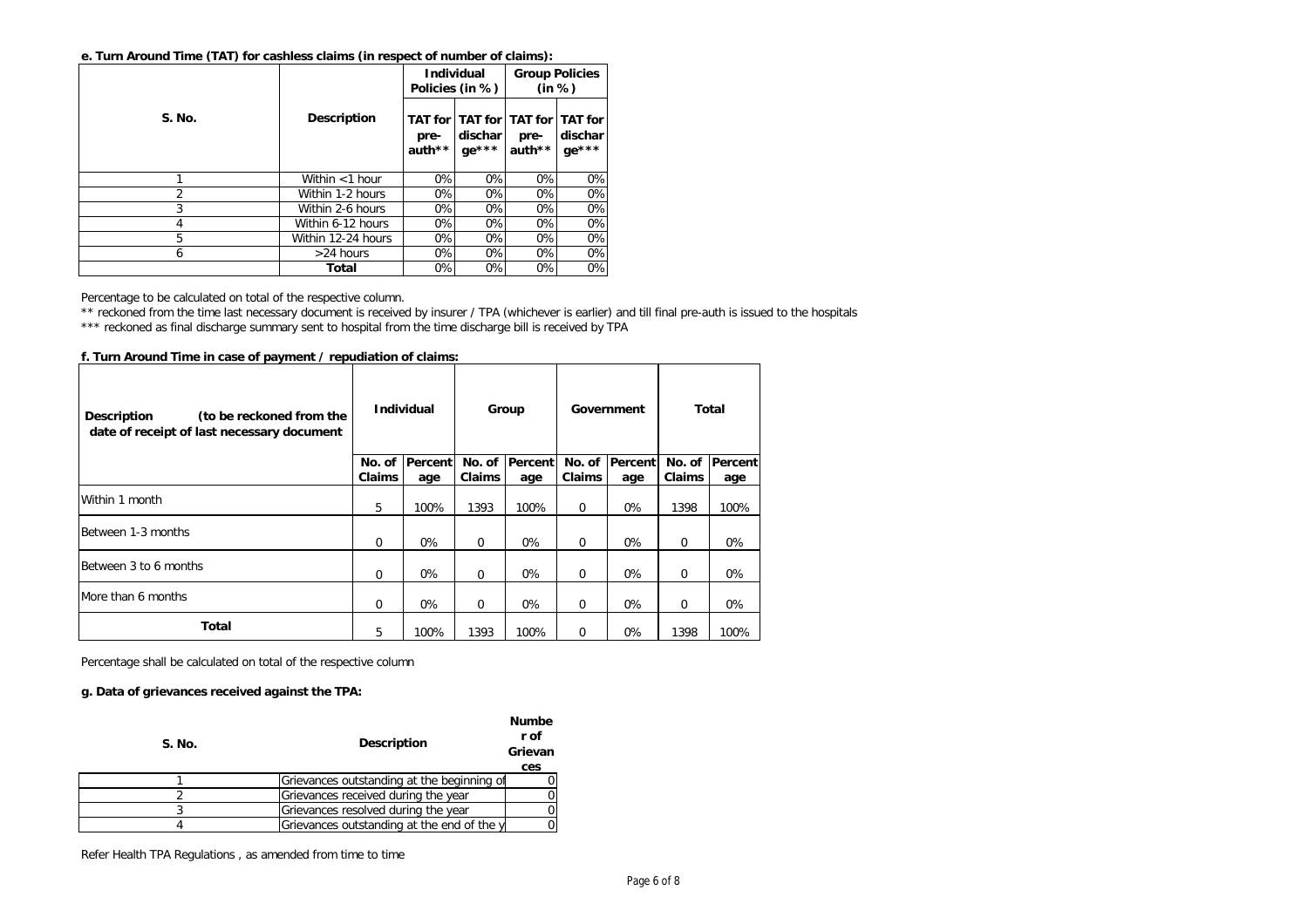

#### **DISCLOSURES ON QUANTITATIVE AND QUALITATIVE PARAMETERS OF HEALTH SERVICES RENDERED (ANNUAL DISCLOSURE)**

Name of the Insurance Company Kotak Mahindra General Insurance Company Limited Date:

Information as at 31/03/2022

**a. Specify whether In-house Claim Settlement or Services rendered by TPA -**

Name of the 'MEDI ASSIST INSURANCE TPA P LTD

Validity of agreement with the TPA: **from** 01/11/2021 to 31/10/2024

(Data shall be consolidated at insurer level in case of in-house claim settlements and at the level of concerned TPA in case of services rendered by TPA)

### **b. Number of policies and lives services in respect of which public disclosures are made:**

| <b>Description</b>          | Individual | Group | Government | Total |
|-----------------------------|------------|-------|------------|-------|
|                             |            |       |            |       |
| Number of policies serviced |            |       |            |       |
|                             |            |       |            |       |
| Number of lives serviced    |            | 37717 |            | 27717 |

#### **c. Information with regard to the geographical area in which services are rendered by the TPAs/Insurer**

| State<br>Name<br>the<br>οt | $\sim$ $\cdot$<br>Districts<br>Name<br>οt<br>the |
|----------------------------|--------------------------------------------------|
| Par<br>India               | <br>an,<br>'ndia                                 |

#### **d. Data of number of claims processed:**

|                                  |            |             |        |               | No. of      |                | No. of          |
|----------------------------------|------------|-------------|--------|---------------|-------------|----------------|-----------------|
|                                  |            | No. of      |        | <b>Claim</b>  | claims      |                | claims          |
|                                  | No. of     | claims      |        | <b>Closed</b> | repudia     |                | <b>loutstan</b> |
|                                  | claims     | paid        |        | due to        | <b>Ited</b> |                | ding at         |
|                                  | received   | during      | Paid   | non-          | durina      | <b>Claims</b>  | the end         |
| No. of claims outstanding at the | during the | <b>Ithe</b> | ratio  | submis the    |             | repudia of the |                 |
| beginning of year                | vear       | vear        | $(\%)$ | sion $#$      | vear        | tion % vear    |                 |
|                                  | 224        | 126         | 56%    |               |             | 2%             | 92              |

# *Claims closed are – Intimation not converted into Claims, cashless intimated but not availed, Non-submission.*